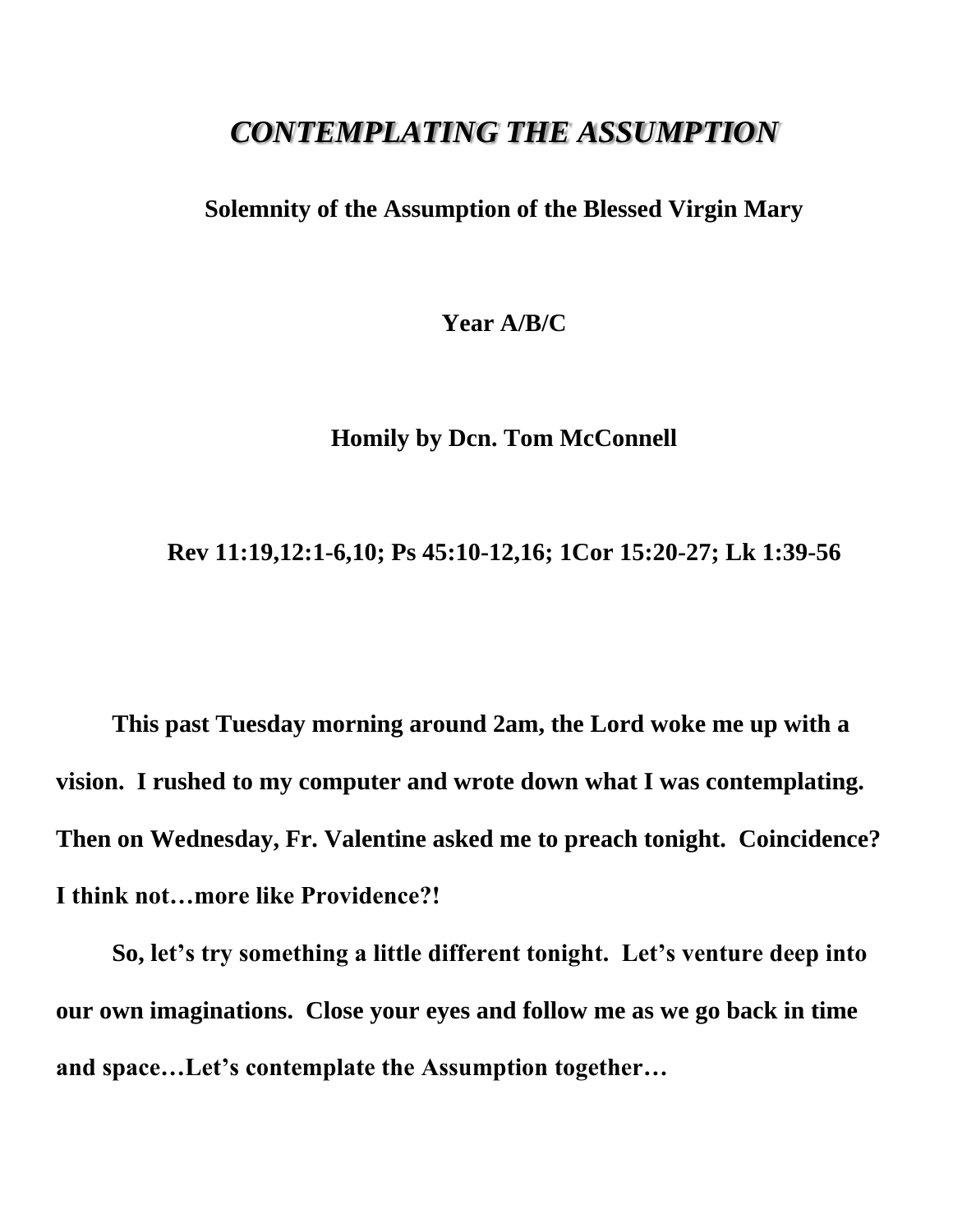**Mary looked over at John, writing at his table, and smiled. He had always looked so young and the years had not aged him very much. She could understand why Jesus had such a special place in His heart for John, with his gentle ways and his easy love for people.**

**She gathered her cloak around her against the cold and closed her eyes as she thought about the many years of her life. So much of it was beyond understanding and yet she believed it and accepted it. She had been given a courage, faith, and humility that could only be a gift from God. How else could she have overcome her fears and said "***Yes***" when Gabriel asked her to be the mother of the Savior?**

**Her son, Jesus, had been a wonder in her life. She had not always understood all of what He did, but she knew He had a special role on earth. Their hearts had been bound together in faith and an unbreakable love. She had watched Him leave home, teach, heal, and challenge the authorities.** 

2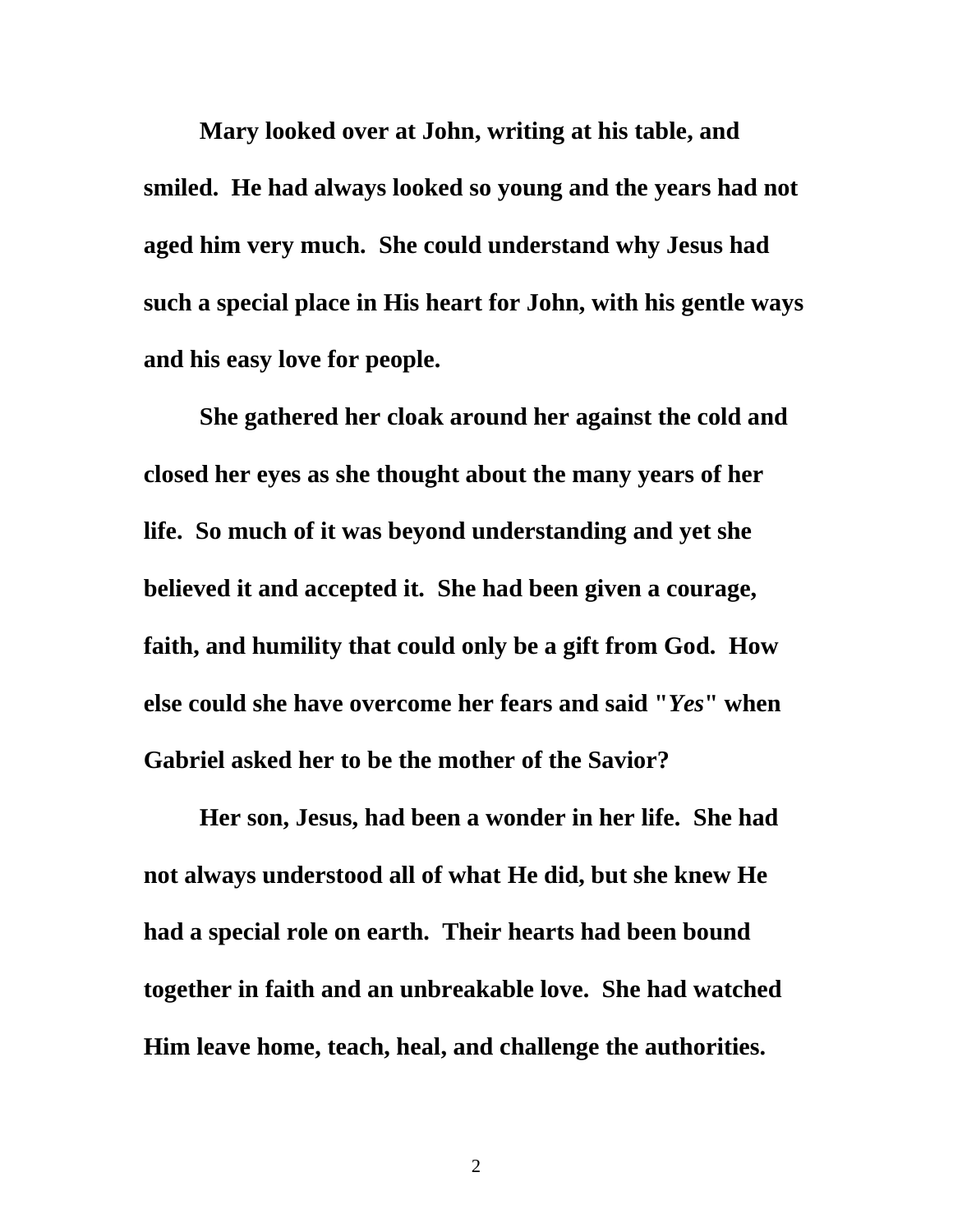**Her heart had been pierced with such sorrow when He was arrested…and tortured…and finally put to death. Her faith in the Father had carried her through those days…and the incredible joy-filled days that came after.**

**"***Imma?***" John, said using the most intimate form of "***Mother***". He laid a gentle hand on her shoulder. "***You are so quiet these days.***" She smiled at him with affection. "***Dearest John, my life has been long and I have so much to be grateful for. These years together have been so full.***"**

**It was true. In the weeks after He had risen, Jesus had spoken to them of a new order, a new way of life. She had resisted the urge to cling to Him and not let Him go again. She had to trust. "***I will be with you always,***" He had said. In her heart, she knew it was true, and once again opened her life fully to God's will. She watched with joy as He was taken up into the clouds. In the years that had followed, His message and life had given hope and meaning to a growing number of** 

3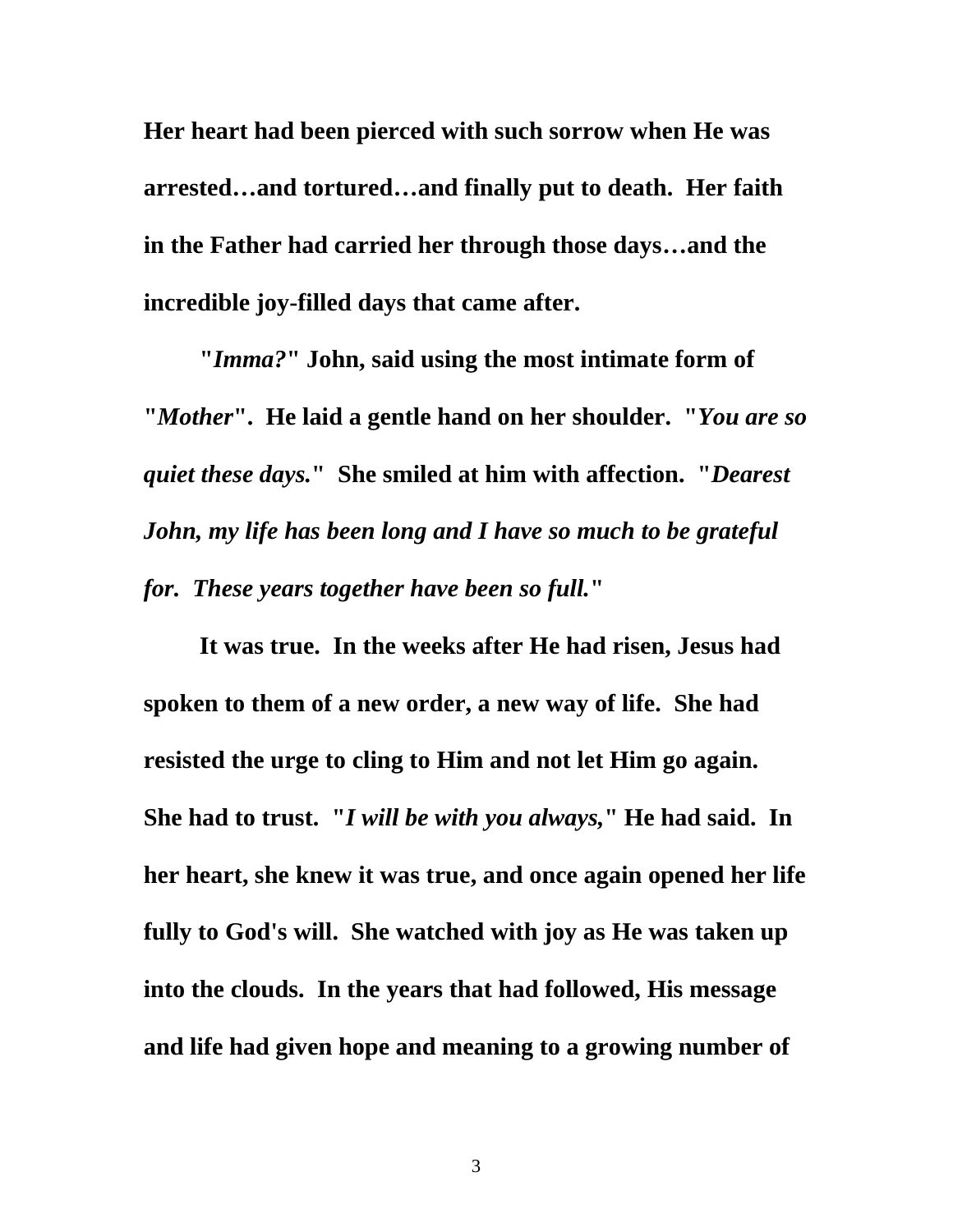**followers. She had spoken to so many of the disciples and followers in those times.**

**Jesus was in her life too…in a vivid and very real way. She felt His presence with her as she grew tired. She spoke to Him from her heart constantly, just as she did when He was on earth. She felt a strong connection that was as unexplainable, as it was real. She closed her eyes again in thought.**

**"***Imma,***" came the familiar loving voice. "***Blessed are you among women.***" She knew it was different. She was not in John's house anymore, but with Jesus, standing in a place that filled her with a different kind of joy. "***My son!***" , she said softly as they embraced. She felt his cheek firmly against hers.**

**She did not know how or why. There were no questions and no answers for this. He had promised her she would be with Him and the Father. She touched her body in wonder and knew she had been drawn to a different place by power**